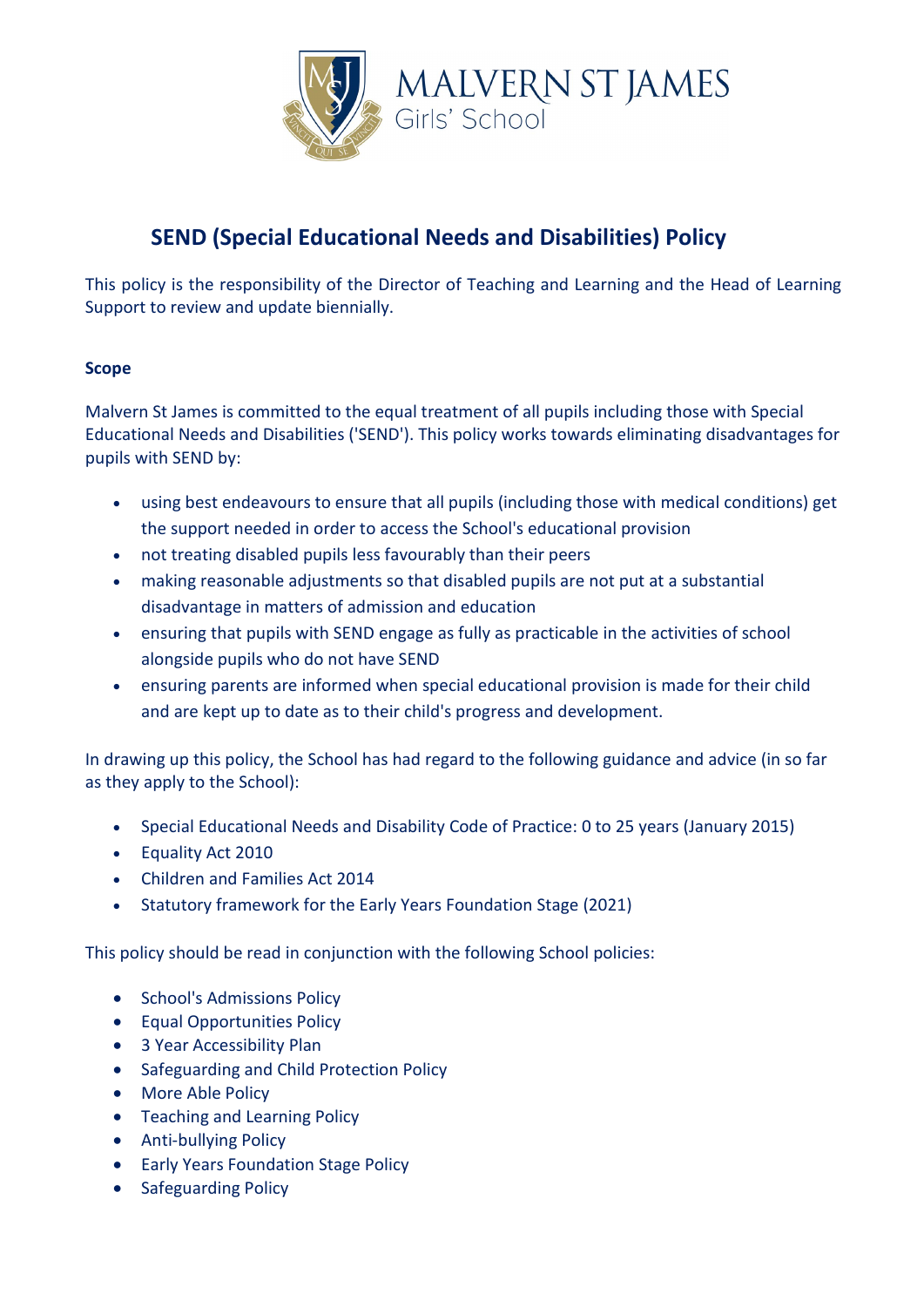• English as an Additional Language (EAL) Policy

#### **Definition of special educational needs**

A child or young person has SEND if they have a learning difficulty or disability which calls for special educational provision to be made for them. In accordance with the Children and Families Act 2014, a child of compulsory school age or a young person has a learning difficulty or disability if they:

- have a significantly greater difficulty in learning than the majority of children their age;
- have a disability which either prevents or hinders them from making use of educational facilities of a kind generally provided for others of the same age in mainstream schools or early years providers;
- are under five years old and would be likely to have such difficulties if special educational provision were not made for them.

Children will not be regarded as having a learning difficulty solely because the language or form of language of their home is different from the language in which they will be taught. The School's support for those children whose first language is not English is set out in the School's EAL Policy.

Only those who satisfy the two criteria below are considered to have special educational needs**:**  They must have either a learning difficulty and/or a disability, and that learning difficulty or disability must require special educational provision to be made for them.

### **Definition of disability**

A child or young person is disabled if they have a physical or mental impairment which has a substantial and long-term adverse effect on their ability to carry out normal day-to-day activities (as defined by the Equality Act 2010).

Not all pupils who have SEN are disabled. Not all disabled pupils have SEN.

#### **Aims**

- 1. The effective implementation of relevant acts, codes of practice and guidance across the whole school, seeking both to ensure equality of opportunity for all pupils, and to eliminate prejudice and discrimination.
- 2. To identify, at the earliest opportunity, any pupil who may have SEND.
- 3. To ensure that special educational needs, disability and inclusion provision is valued and accessed by staff and parents/guardians, and that all pupils are perceived positively by all members of the School community.
- 4. To ensure that all teachers are aware of each pupil's needs and that such needs are a shared responsibility of all staff.
- 5. To monitor the progress of all pupils, identifying needs as they arise and providing support as early as possible.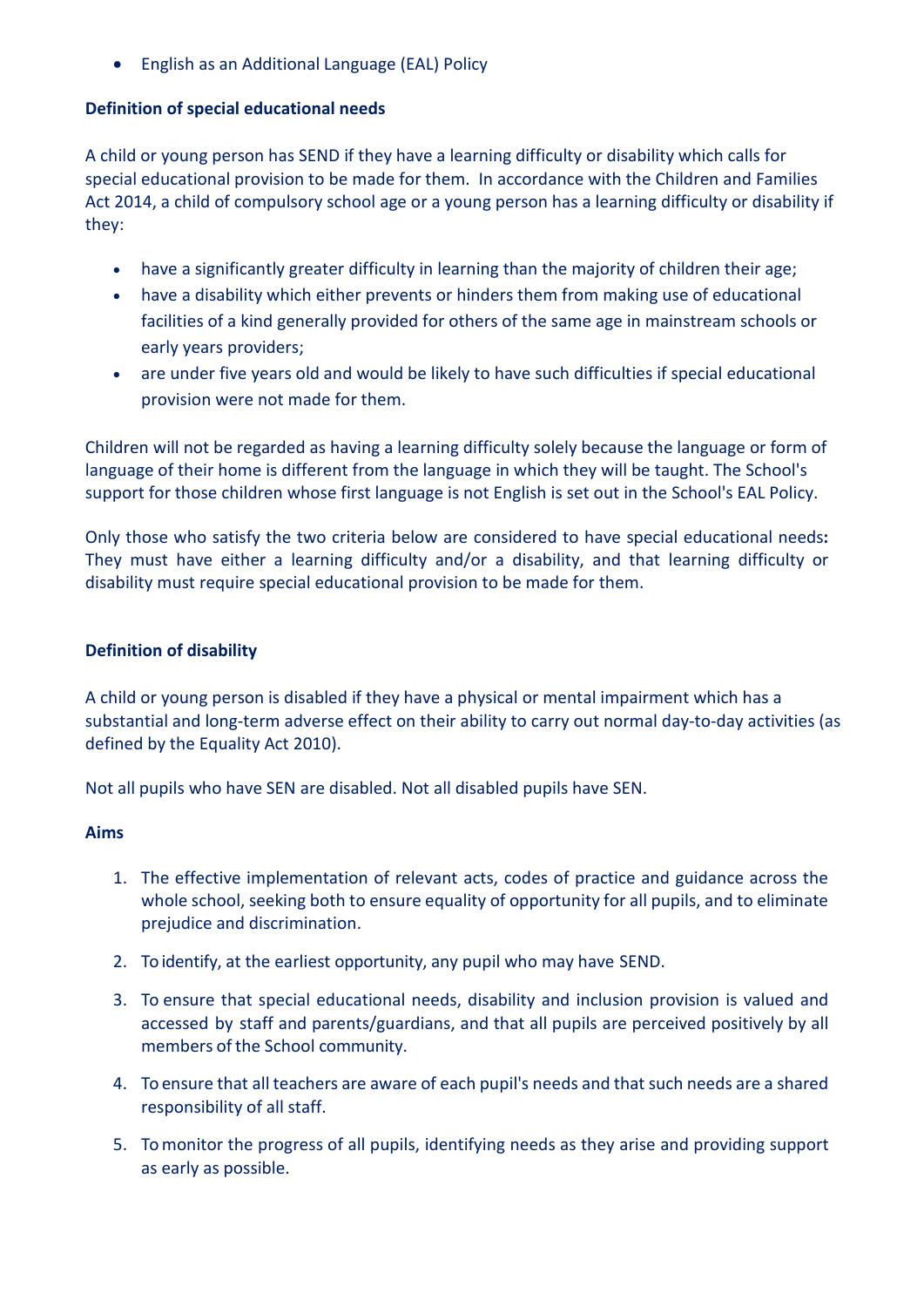- 6. To provide full access to the curriculum through differentiated planning by class teachers, Learning Support teachers and support staff, as appropriate.
- 7. To promote a growth mindset in all learners, including those identified as having SEND.
- 8. To provide specific input, matched to individual needs, in addition to differentiated classroom provision, for those pupils recorded as having special educational needs and disabilities on the SEND Register.
- 9. To involve pupils in any planning and decision making that affects them.
- 10. To involve parents/guardians at every stage in the plans to meet their child's needs.
- 11. To provide regular INSET programmes for teachers.
- 12. To provide support for teachers so that the School is able to meet the individual learning needs of pupils.

# **Disability and Special Educational Needs provision**

The School currently has limited facilities for pupils with disabilities and SEN. However, the School will comply with its responsibilities under the Equality Act 2010, in order to accommodate the needs of applicants who have disabilities for which, with reasonable adjustments, the School can cater adequately.

The School needs to be aware of any known disability or special educational need which may affect a child's ability to participate and take full advantage of the education provided at the School. Parents of a child who has any disability or special educational needs should provide the School with written evidence prior to the admissions procedure, at registration, or subsequently before accepting the offer of a place.

The School can then assessthose needs and consult with parents about the adjustments which can reasonably be made to ensure that the application procedure is accessible for the child and that the School can cater adequately for the pupil if an offer of a place is made.

The School will do all that is reasonable to ensure that the information and application procedure is accessible for disabled candidates and will make such reasonable adjustments as necessary. Similarly, if special educational needs or a disability become apparent after admission, the School will consult with parents about reasonable adjustments, in order to allow the child to continue at the School (see **3 Year Accessibility Plan**)

#### **Governor and staff responsibilities**

The governing body is responsible for determining school policy and provision for pupils with SEND.

The Head is responsible for overseeing all aspects of the School's SEND provision and keeping the governing body fully informed of the implementation of the School's policy in practice. The Director of Teaching and Learning line manages the Head of Learning Support and as such advises the Head on matters as detailed above.

All teachers are responsible for helping to meet a pupil's needs (irrespective of any specialist qualifications or expertise). All staff are expected to understand this policy so that the School can identify, assess and make provision to meet those needs.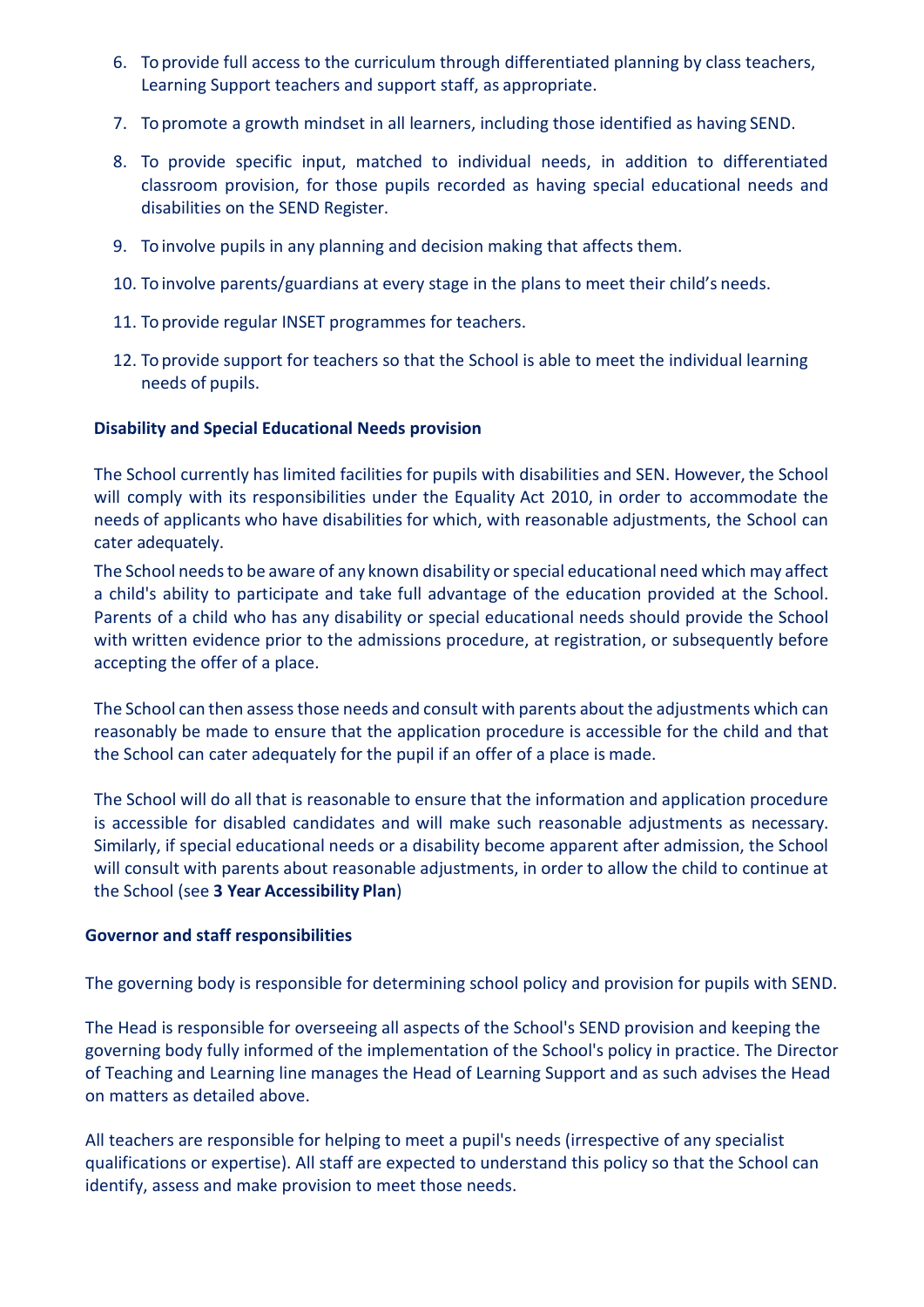### **Role of Head of Learning Support**

The Head of Learning Support responsibilities include:

- determining the strategic development of the SEND policy and provision in the School, together with the Head and governing body
- advising SLT on the strategic development of SEND provision across the School and managing the SEND budget
- having overall day-to-day responsibility for the operation of the SEND policy
- coordinating specific provision for children with SEND, including those who have Education, Health & Care Plans (EHCPs)
- ensuring all staff understand their responsibilities to children with SEND and the School's approach to identifying and meeting SEND
- working with the Learning Support Team to ensure that Pupil Profiles (PPs) are regularly updated
- ensuring that teachers are given any necessary information relating to a child's learning support needs and/or disabilities (if known) so that teaching practices are appropriate
- administering Access Arrangements for public examinations and liaising with the Examinations Officer to ensure appropriate provision.
- ensuring parental insights are considered by the School to support their child's SEND, liaising with the Director of Pastoral Care, the Health and Wellbeing Centre staff, external professionals and agencies, as appropriate
- ensuring that the School keeps records of all pupils with SEND up to date
- managing the SENCO and Learning Support staff, chairing weekly departmental meetings and liaising with Head of EAL and Examinations Officer
- monitoring and evaluating pupil progress, in consultation with Heads of Departments, Heads of Year and the Director of Teaching and Learning
- along with the Director of Teaching and Learning, Heads of Year and Heads of Subject, have responsibility for assessment and tracking, which enables them to monitor progress, and to work with teaching staff to ensure the needs of all pupils are being met, enabling every child to achieve her potential

# **Role of the SENCO**

- working closely with the Head of Learning Support, Heads of Year and Heads of Department to identify need and secure appropriate provision
- support the Head of Learning Support to maintain the SEND register on iSAMS as well as creating and reviewing electronic pupil profiles on the school network.
- contributing to regular meetings with Learning Support staff, as directed by the Head of Learning Support
- working with the Head of Learning Support to create the timetables for individual lesson provision in consultation with parents, staff and pupils.
- coordinating specific provision for children with SEND, including those who have Education, Health & Care Plans (EHCPs)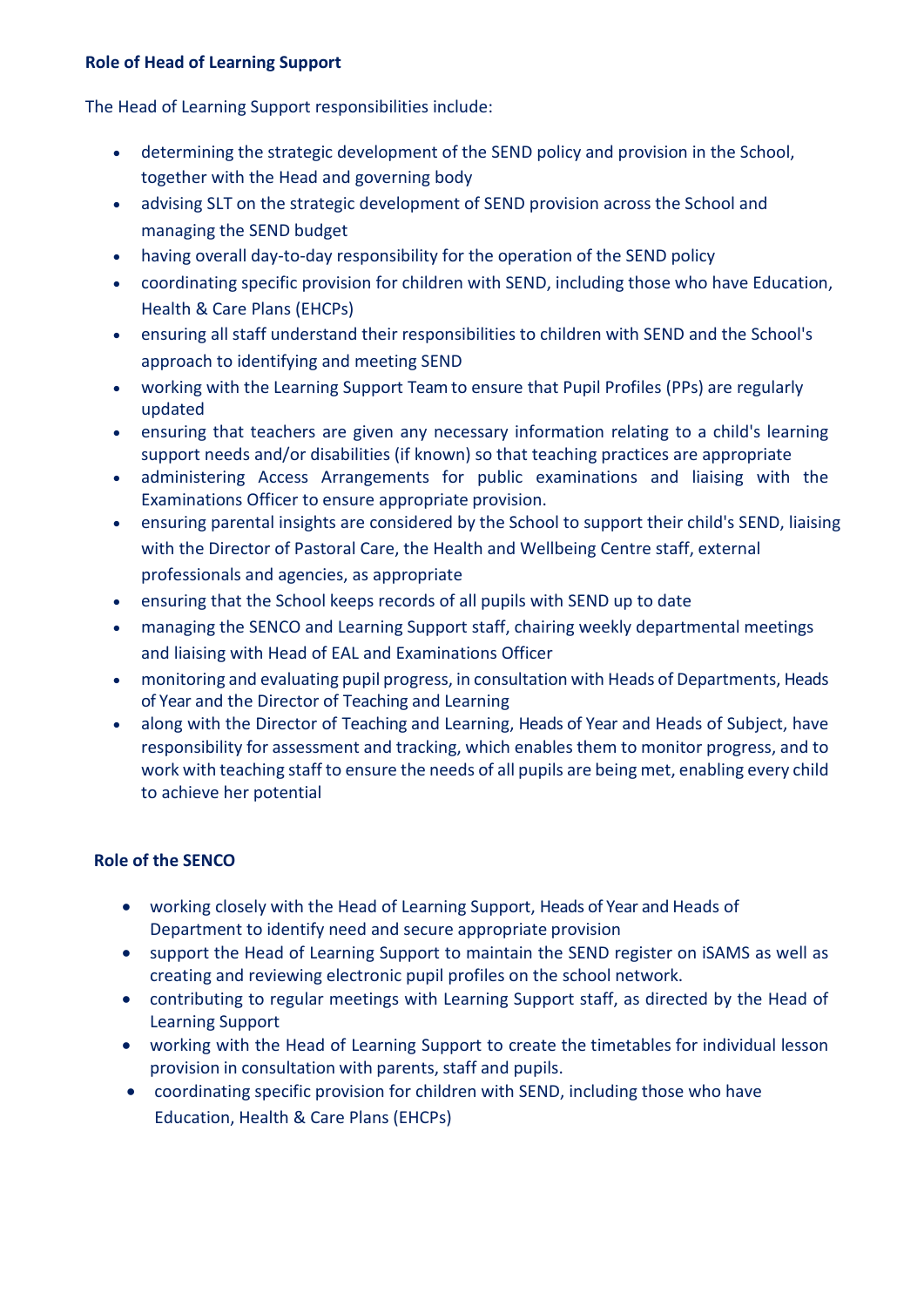#### **Role of the Learning Support teachers:**

- To plan and deliver effective and personalised individual lessons
- To keep up to date records and evaluate the success of the interventions
- To create PPs as appropriate
- To communicate effectively with staff and parents
- To contribute to the reporting/feedback process for individual pupils
- To contribute to sharing of good practice within the department

# **Role of class teacher**

As all teachers are teachers of children with special educational needs and are responsible for pupils with SEND. They should:

- Familiarise themselves with the information on the SEND register and identify and note those students with Special Educational Needs.
- Ensure that differentiation is used, as appropriate, and in line with the departmental policy, in order to allow children with Special Educational Needs and Disabilities greater access to subject matter.
- Caterforthe learning styles and individual needs of all children, including specific awareness of any PP strategies
- Discuss with Heads of Subject any child causing concern due to a lack of expected progress; for example, if a pupil is not achieving their expected level of attainment on progress reports.
- Teachers can refer pupils to the LS Department using the Pupil Referral Form.
- Foster both a love of learning and the necessary resilience for individuals to make the best of their learning.

# **Role of Head of Subject**

Heads of Subjects ensure that regular opportunities are provided in department meetings for discussion about pupils causing concern, including pupils with SEND. Heads of Subject carefully track academic progress in their subject area and ensure that timetabled Drop-Ins or times when staff are available to provide support are available so pupils can get help when needed.

Each department is expected to cater for the learning styles and individual needs of all children, including specific awareness of any PP strategies.

Heads of Subject should ensure that:

- They access the SEND register and the PPs which are available electronically and inform their staff.
- Use and contribute to the strategies outlined in the Waves of support and inform their staff.
- Invite the Head of Learning Support/SENCO to attend departmental meetings to discuss SENDissues.
- Attend HOS and staff meetings to hear updates from the Head of Learning Support and/or SENCO and inform the Head of Learning Support as necessary.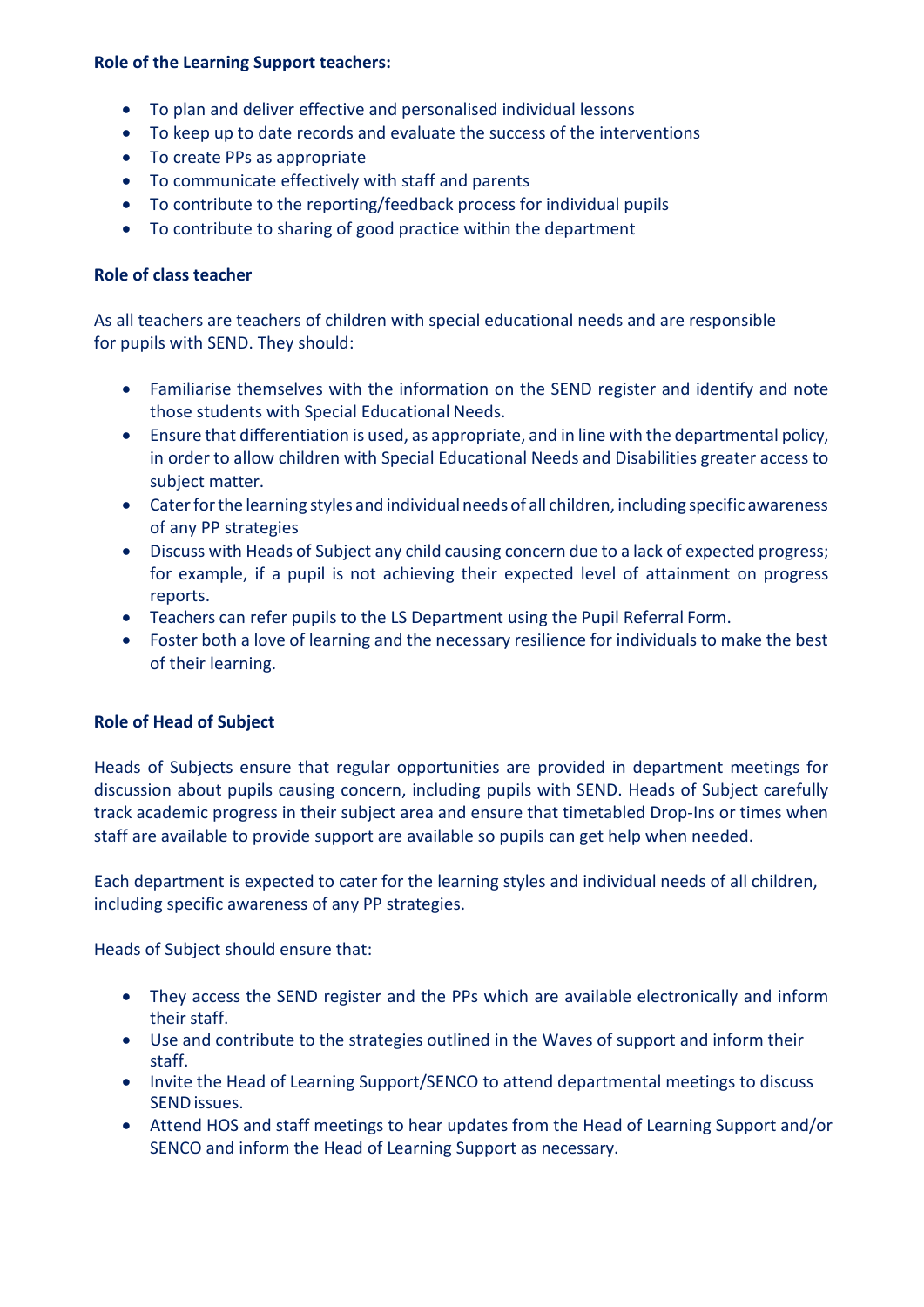#### **Identifying and supporting pupils with SEND**

The School is committed to early identification of and **i**ntervention with children who may have SEND and works closely with staff at all stages to achieve this.

A pupil may enter the school with identified SEND, but SEND may also be identified through the school assessment practice. The needs of the whole child are considered when identifying SEND, which may relate to:

Communication and Interaction Cognition and Learning Social, Emotional and Mental Health Difficulties Sensory and/or Physical Needs

The Head of Learning Support/SENCO can identify possible learning difficulties at the following stages during screening and assessment processes:

- **Key Stage 2** Pupils are screened in September for spelling and reading accuracy and progress in reading comprehension, numeracy and spelling, punctuation and grammar is monitored termly.
- **Year 7** Pupils are screened in September for spelling, reading comprehension, reading accuracy and writing skills.
- **Years 8 and 9** Pupils are screened in September for spelling and reading comprehension. Reading accuracy will be retested on an individual basis dependent upon previous results.
- **Key Stage 3** Pupils attending Maths Learning Support lessons are screened in September for maths.
- **Key Stage 3, 4 and 5** In Year 7, Year 10 and Year 12 MidYis, Yellis and Alis assessments are taken by pupils.
- **All exam results** are analysed to monitor expected progress.

Teachers across the school may be instrumental in identifying potential SEND if a pupil is failing to make progress as expected within the year group, despite employing a range of strategies and interventions. Teachers are able to complete an online referral form that states the concerns and detail the interventions implemented. The follow up process is shown in the flow chart **(see Appendix 3**) Concerns can also be raised by parents and pupils and use the same flowchart.

The Learning Support Department works closely with the Head of Careers. Students in Years 12 and 13 who may qualify for a Disabled Student's Allowance are given advice and guidelines so that any support necessary is in place for the next stage in theireducation.

The School's curriculum, plan and schemes of work take proper account of the needs of all pupils, including those with SEND. The School regularly reviews pupil progress to help monitor whether children are making expected progress. Slow progress and low attainment do not necessarily mean that a child has SEND (and should not automatically lead to a pupil being recorded as having SEND).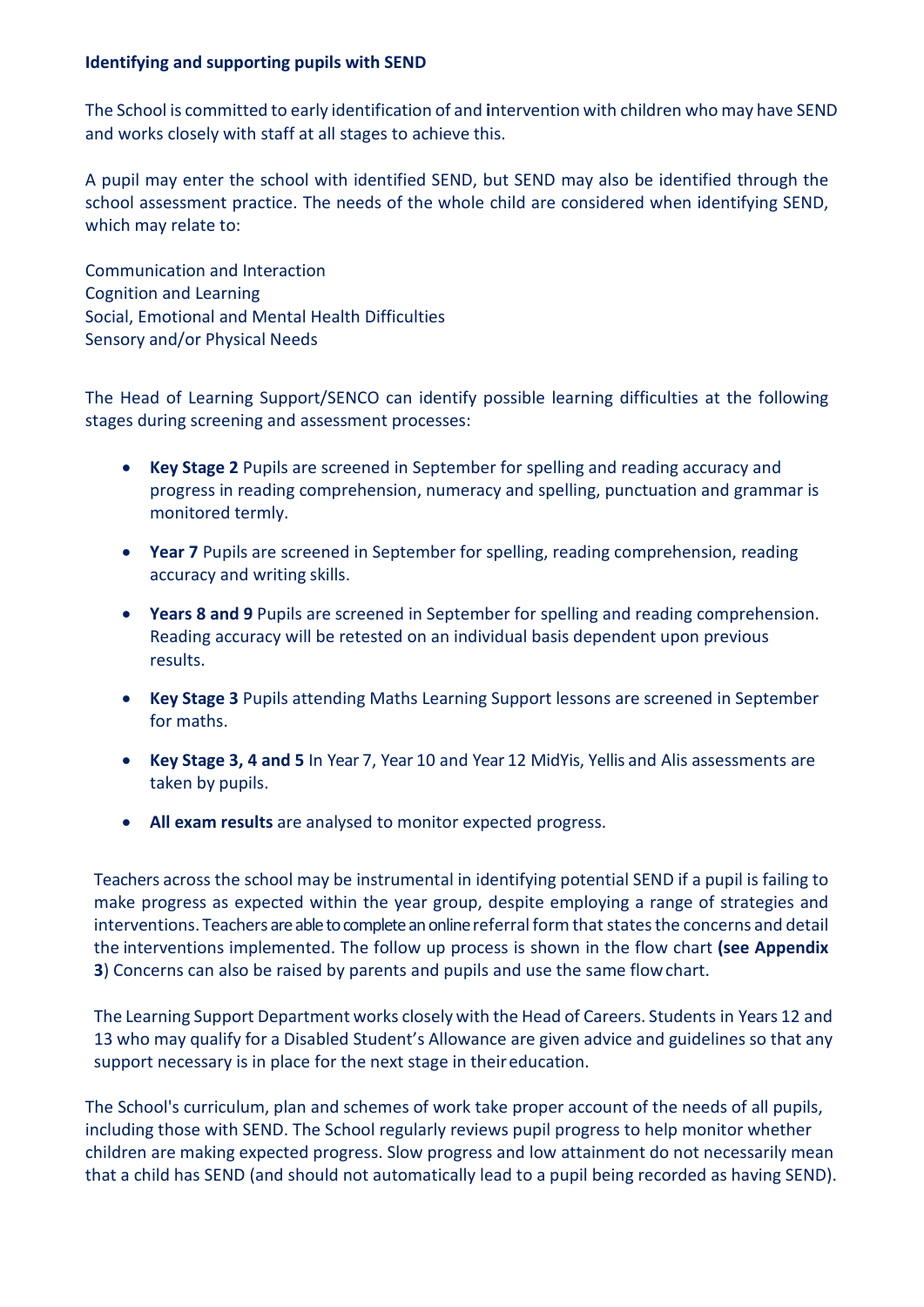However, where the School reasonably considers that a pupil may have a learning difficulty, for example where there are early indications that a pupil is not making expected progress, the School will do all that is reasonable to report and consult with parents and the pupil (as appropriate) to help determine the action required including whether any additional support is needed, such as inclass support.

The School may request parents to obtain a formal assessment of their child (such as by an educational psychologist), the cost of which will be borne by the parents. Where parents wish to request a formal assessment from outside of school, they should ensure the School is given copies of all advice and reports received.

If there are significant emerging concerns, or identified SEND, the School will take steps to put appropriate special educational provision in place, taking into account any advice from specialists. Parents should always be consulted and kept informed of any action taken to help their child. The outcome of this action and this communication will in the first instance be via the Head of Learning Support or SENCO. Due weight will also be given to a pupil's wishes (according to their age, maturity and capability).

#### **Malvern St James' SEND Intervention Procedure**

We aim to provide a graduated response to match each pupil's level of need. Parents are involved in decision making and are kept fully informed of the recommendations, actions and interventions at all stages through emails, meetings and telephone.

The Head of Learning Support or SENCO will gather evidence on any pupil, who teachers or parents have concerns about. They will follow the referral process (appendix 3) to support them in the best way possible.

If, after investigation, a pupil meets the criteria then they will be placed on the SEND register. If they are on the SEND register, they will have a PP which will be reviewed after regular intervals. This will be written by the Learning Support staff, but always in consultation with pupils, parents, guardians and teachers. It may also involve consultation with and advice from external agencies. This information is communicated to both parents and teaching staff. These students should receive additional in-class support through targeted teaching approaches.

More regular specialist support may be recommended or parents may decide to choose to have extra support for their daughter. During the admissions process, additional support may be made a condition of entry. This level of support is provided on a fee basis. The progress of these students is monitored by Heads of Department, the relevant Heads of Year, the Head of Learning Support and the SENCO over the year.

It should be noted that girls do not necessarily remain on the SEND register for the entirety of their remaining time at Malvern St James. Should a pupil's progress improve to the extent that they are working at the expected level for their age and underlying ability, it is likely that they would be taken off the SEND register and additional support such as learning support lessons would cease. It is usual practice that the girl would remain on the monitor register for a year after any additional support was ceased to ensure that they were coping without this support.

**Malvern St James' graduated response** is delivered through the Waves of Intervention **(see**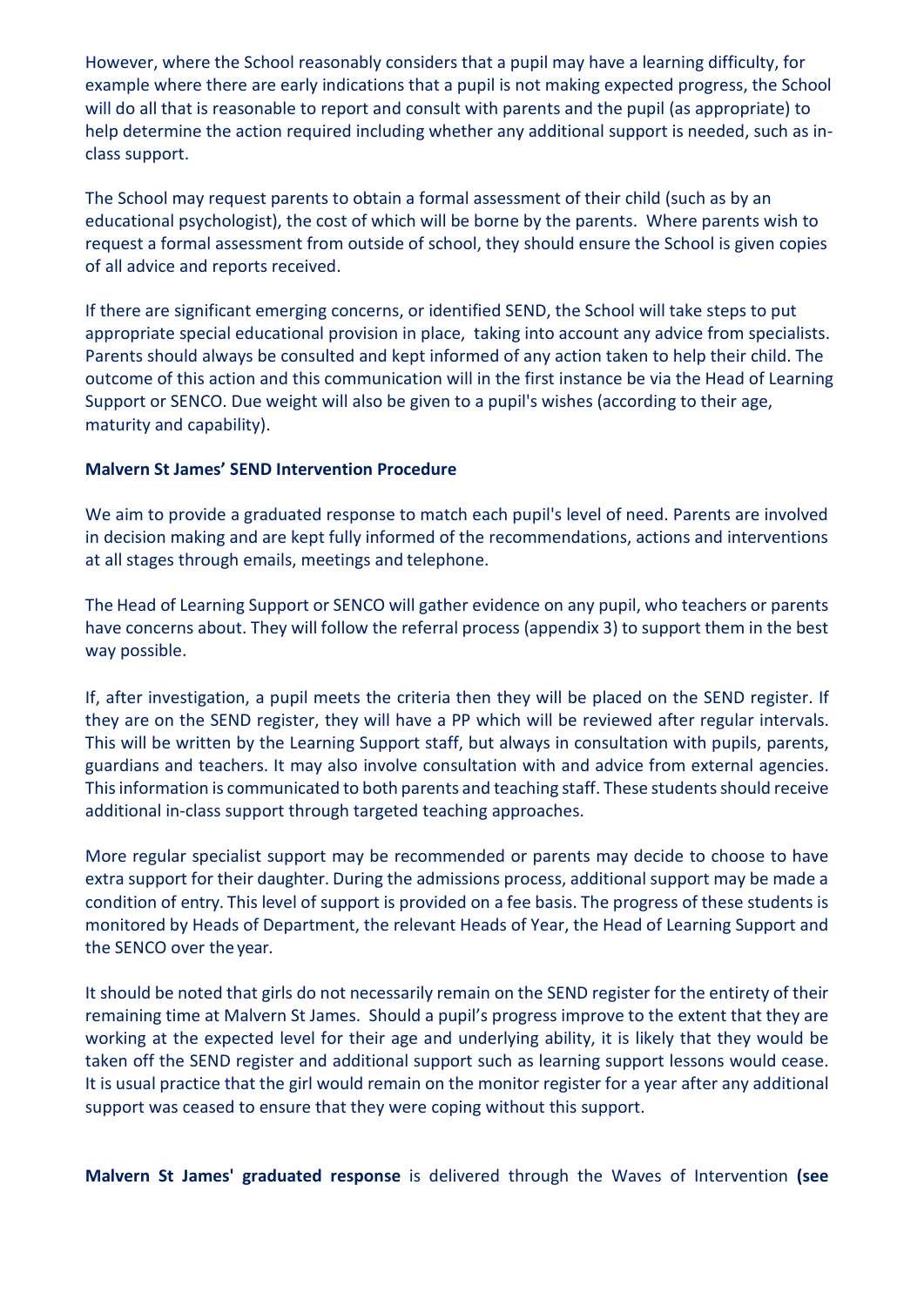**Appendix 1**): Progress through the Waves depends on need. A girl's needs may be met (for example) by Wave 2.

Wave 1: Quality first teaching with reasonable adjustments/differentiation for pupils with a recognised learning need or SEND within the context of day-to-day classroom teaching.

Once a class teacher has identified that a pupil is not meeting expected progress (for example, via a 5 for attainment on a Progress Report) then this has to be raised by the class teacher with their Head of Subject. Strategies must also be put in place within the classroom setting. At this point a decision may be made to refer to the LS Department. The Head of Learning Support or SENCO will then follow up any referrals.

Wave 2: Small group interventions to teach key skills, target specific areas or year groups or support for small groups within mainstream lessons or Drop-In clinics. These interventions are provided by SENCOs or teaching staff both within and outside of teaching time.

Pupils are eligible to attend a range of sessions according to their needs, as identified by Head of Learning Support/SENCO and class teacher. Form Tutor and Heads of Year are informed of Wave 2 provision. Not all pupils can attend these sessions due to timetabling restrictions; these pupils may be seen individually or in pairs for a similar time period (up to six sessions). This is need-dependent rather than time-dependent; if the pupil continues to not meet expected progress, then after completing the sessions, the Head of Learning Support/SENCO reviews progress with the relevant class teacher. This could trigger further action and possibly a move to Wave 3.

**Wave 3:** Individual Learning Support lessons for Literacy, Numeracy, Science or Study Skills. Learning Support lessons are arranged to minimise disruption to lessons.

A pupil may have adjustments or a reduction to her curriculum based on recommendations by the Head of Learning Support, SENCO, Educational Psychologist or medical report in consultation with parents, the pupil, HOY and Director of Teaching and Learning. Currently, we do not automatically move to requesting an EP (Educational Psychologist's) report once a girlreaches Wave 3. If a pupil is identified as having more specialist/specific difficulties, then the Head of Learning Support/SENCO might recommend that an EP or other specialist assessment takes place, the cost of which is met by the parents/guardians.

The School recognises that some pupils with a SEN may also have a disability. The School will do all that is reasonable in order to meet the needs of pupils with disabilities for which, with reasonable adjustments, the School can adequately cater.

#### **Recording progress of pupils with SEND**

The School will record the progress of and any support for pupils with significant learning difficulties or disabilities or where they have an EHCP. This can be found in the Pupil Profile and the Progress Review documentation. This is drawn up in consultation with the pupil's teacher, the SENCO / Head of Learning Support, the pupil and their parents and kept on the School's information system.

The Pupil Profile may be amended as and when circumstances change and at the request of the pupil, parent, teacher, or SENCO / Head of Learning Support.

The pupil (subject to their age and understanding), together with their parents and learning support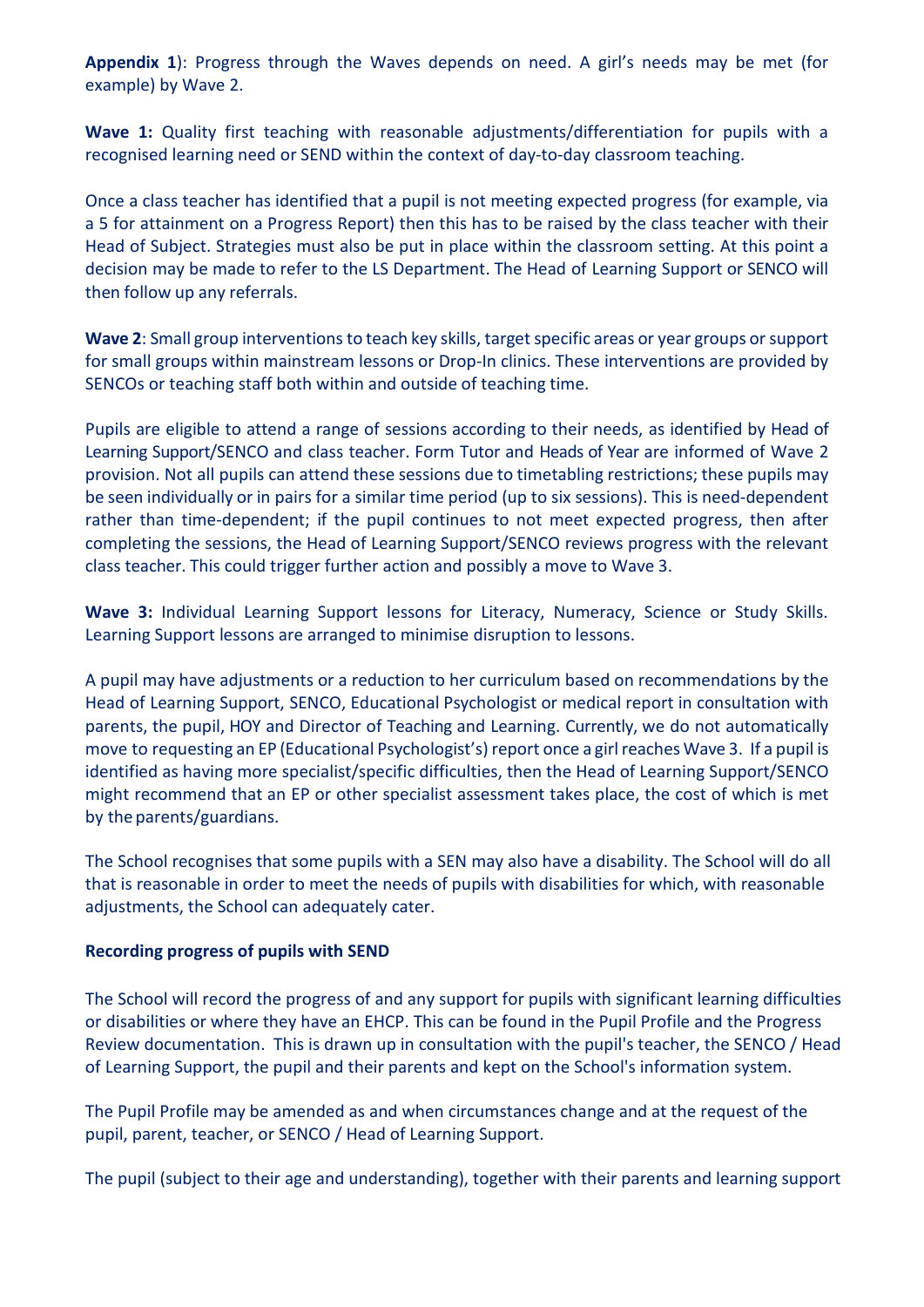teacher, review the plan regularly and the child is encouraged to take ownership of it and to set their own targets.

The School will measure the overall progress of pupils with SEND at the end of key stages such as GCSE and A level to see how much progress they make, to evaluate the effectiveness of the interventions implemented.

# **Early Years Provision**

The School monitors progress of all pupils in the Early Years Foundation Stage ('EYFS'). The designated teacher responsible for coordinating SEND provision in the EYFS provision is the SENCO. The Head of EYFS will discuss with parents any concerns they may have about a pupil's needs and/or progress, in accordance with this policy.

# **Learning Support Provision**

All pupils are able to access support from the department as shown in the **Provision Map (see Appendix 2**) this includes:

- Prep Drop-In: this runs Monday to Thursday after school during Prep time and is staffed by a teacher from the Learning Support Department and offers help with Preparation for any student from Year 7-13.
- Touch typing lessons are offered.
- The Senior department runs an 'Open door' policy so that individuals may discuss difficulties or concerns whenever they arise.
- One-to-one provision is part of the graduated response to Learning Support needs. This will predominantly be provided directly by the Learning Support department. It is recommended for many SEND pupils and may be a requirement on entry if a pupil has an existing or identified SEND need. These one-to-one lessons are charged to parents. Individual support may also be provided by other areas within the School such as The Health and Wellbeing Centre.
- The Learning Support Department may mentor students in response to concerns raised by Heads of Year (HOYs); this is to provide specific individualised support as directed by the HOY. This could be a short-term intervention or a longer programme of support. Mentoring focuses on supporting and enabling an individual to be able to cope with problems or barriers to learning that they may be facing.

#### **Entitlements to additional time and/or support in external assessments**

Pupils who have a learning difficulty may be entitled to reasonable adjustments in their external assessments, such as additional time or a computer reader. The costs for any examination access arrangements will be borne by the School.

The Head of Learning Support is responsible for collecting evidence and for managing exam access arrangements and applications:

• The LS Department follows JCQ Regulations (Access Arrangements and Reasonable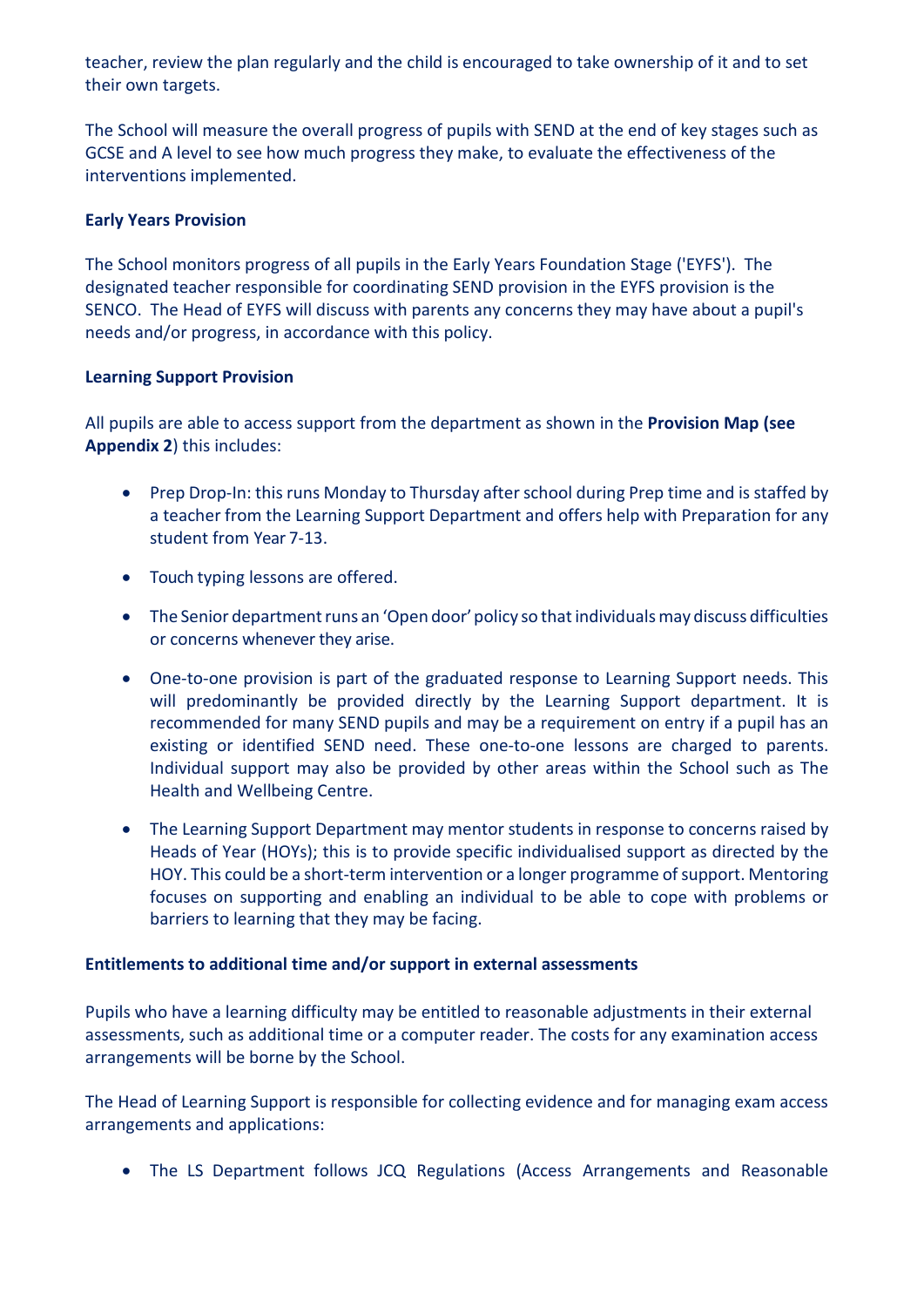Adjustments) and exam board procedures.

- Access arrangements for external exams are only processed for those candidates who have an impairment which has a long term and substantial effect, giving rise to persistent and significant difficulties.
- The arrangements must reflect the candidate's normal way of working.
- Access arrangements, as outlined above, may be given for Entrance Examinations.
- The LS Department works with the Exam's Officer to support access arrangements for internal exams in Key Stage 3, 4 and 5.
- If it is felt that a pupil may require access arrangements, evidence is gathered from staff to show that this is the pupil's normal way of working.
- Staff may refer a pupil to the LS Department if they feel the pupil has a disability or significant learning difficulty which may require the use of access arrangements.

# **Further aspects relating to SEND provision**

# **Admissions**

The School is academically selective and welcomes all pupils who can make the most of the opportunities offered and can flourish in its caring environment. The School's Admissions Policy aims to eliminate from the admissions process, as far as possible, any substantial disadvantage which may be encountered by applicants with a disability.

The School will treat every application from a SEND pupil in a fair, open-minded way. The School will assess all pupils for admission on the basis of its standard selection criteria.

The School endeavours to ensure that it is able to fully support the needs of all prospective pupils. Parents of children with SEND are advised to discuss their child's requirements with the School before the School considers the application for a place and before they sit the School's entrance exam. This is so that any reasonable adjustments can be made. Any requests for special arrangements such as extra time or large print material, should be supported by a medical or educational psychologist's report. Before an offer of a place is made, the School will assess whether it is able to adequately cater for and meet any SEND (if known). Assessment may comprise meetings with parents, consideration of any professional reports, references from previous schools and assessment of the pupil at a taster day, including the use of formal and/or informal screening. Recommendations about Learning Support needs and/or necessity for one-to-one lessons is part of the SENCO/Head of Learning Support's feedback and is an important part of the Admissions process.

An offer of a place may not be made if the School determines, following consultation with parents, that they are unable to meet and provide for a child's needs. The School will always consider its obligations under the Equality Act 2010.

The School's Admissions Policy is available on the School's website. It applies equally to all prospective pupils and details how the School supports those applicants with SEND.

#### **Withdrawal**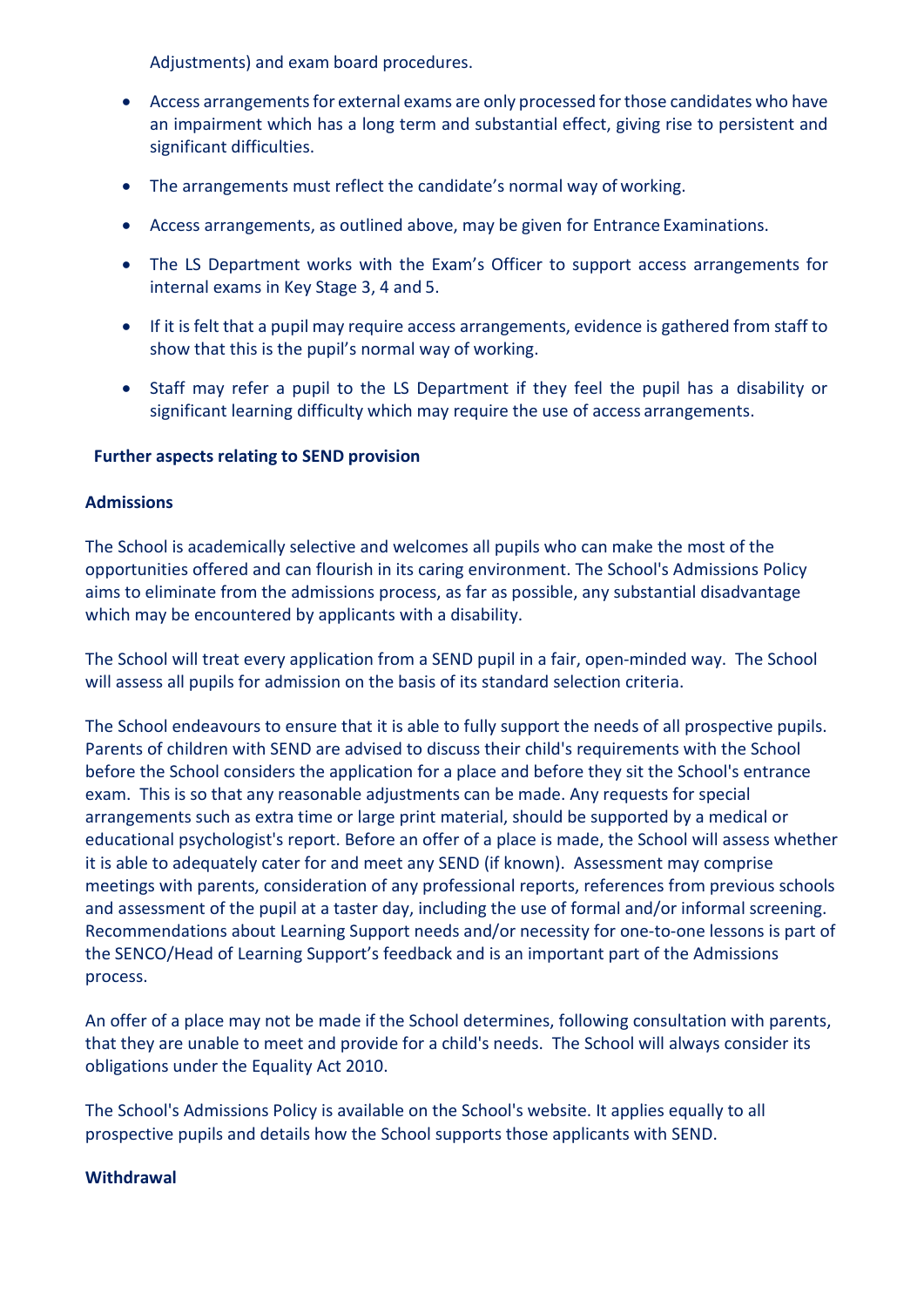Where, after all reasonable adjustments have been made or considered, the School feels that it is unable to accommodate a disabled pupil or meet their needs, the School may require parents, after appropriate consultation, to withdraw their child. Fees in lieu of notice will not be chargeable in these circumstances and the acceptance deposit will be returned.

# **Pupils with an Education, Health & Care Plan (EHCP)**

The needs of the majority of pupils with SEND will be met effectively through the School's SEND support. However, where the child or young person has not made expected progress despite the SEND support in place, parents and the School have the right to ask the Local Authority to make an assessment with a view to drawing up an EHCP for their child. Parents are asked to consult with the School before exercising this right. The School will always consult with parents before exercising this right.

If the Local Authority refuses to make an assessment, parents have a right of appeal to the First-tier Tribunal (Health, Education and Social Care Chamber). The School does not have this right of appeal.

Where a prospective pupil has an EHCP, the School will consult with the parents and the Local Authority (where appropriate) to ensure that the provision specified in the EHCP can be delivered by the School. Any additional services that are needed to meet the requirements of the EHCP may need to be charged, either directly to the parent or to the Local Authority if the Local Authority is responsible for the fees and the School is named in the EHCP. In all other circumstances, charges may be made directly to parents, subject to the School's obligations under the Equality Act 2010. The School co-operates with the Local Authority to ensure that relevant annual reviews of EHCPs are carried out as required.

#### **Three-year Accessibility Plan**

A copy of the School's Accessibility Plan can be found on the School website. This sets out the School's plan, where reasonable, to increase the extent to which disabled pupils can participate in the School's curriculum; improve the physical environment of the School for the purpose of increasing the extent to which disabled pupils are able to take advantage of education and benefits, facilities or services provided or offered by the School; and improve the delivery to disabled pupils of information which is readily accessible to pupils who are not disabled.

# **Bullying and behavioural issues**

All pupils are taught that any form of discrimination, bullying and harassment is prohibited and will not be tolerated. Pupils are taught through the curriculum and PSHEEC the importance of respecting each other and behaving towards each other with kindness, courtesy and consideration. The School's behaviour and anti-bullying policies make clear the seriousness of bullying, victimisation and harassment and that appropriate sanctions will be applied to any pupil who displays inappropriate behaviour.

The School recognises that pupils with SEND may be particularly vulnerable to being bullied. The School's Anti-Bullying Policy makes it clear that bullying behaviour of any kind is not acceptable and will be taken very seriously.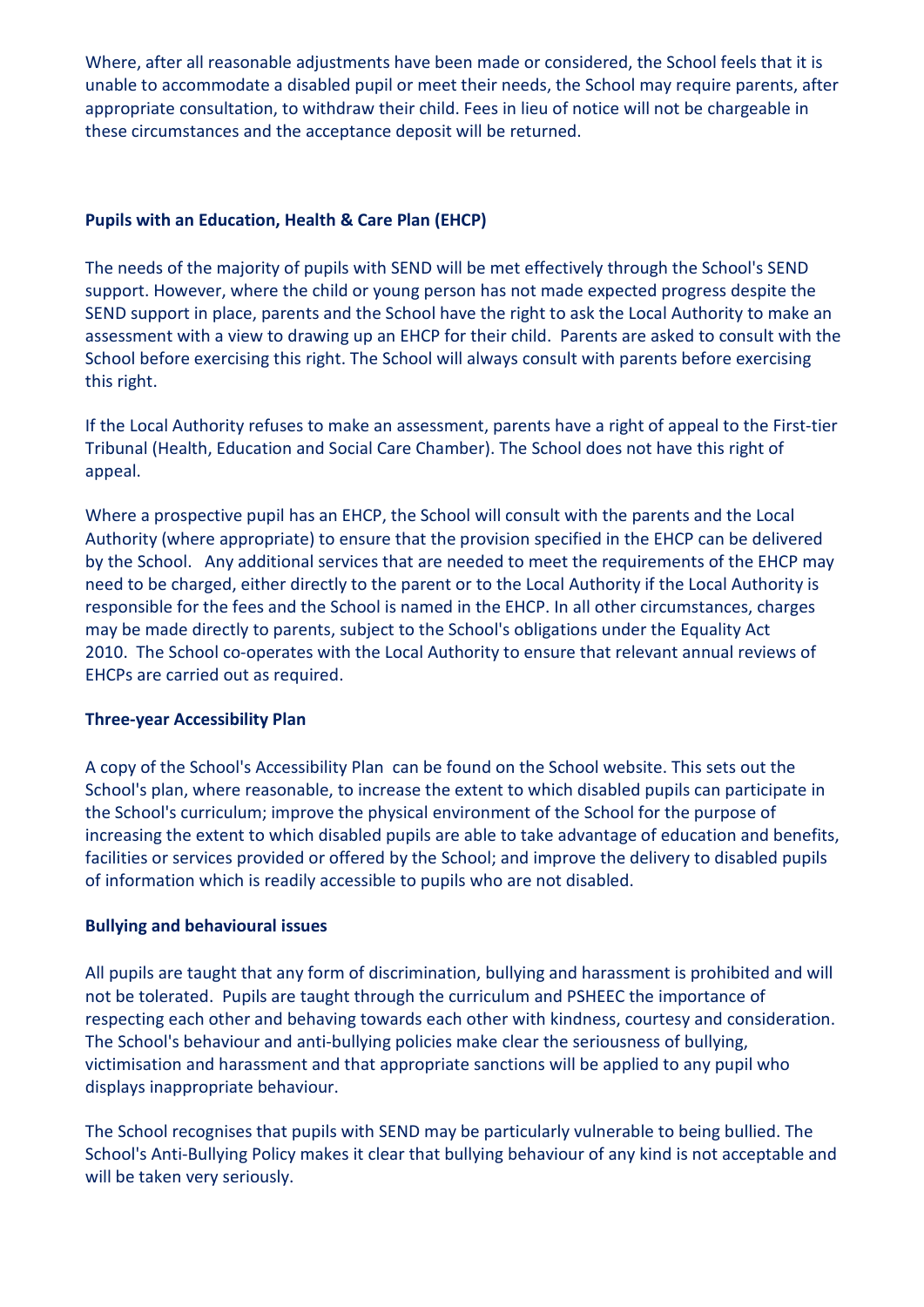The School also recognises that bullying (or other matters such as bereavement) can lead to difficulties with learning or wider mental health issues. Persistent disruptive or withdrawn behaviours do not necessarily mean that a child or young person has SEN but where there are concerns, an assessment may be undertaken to determine whether there are any causal factors such as undiagnosed learning difficulties, difficulties with communication or mental health issues.

The School recognises that children with SEND can face additional safeguarding challenges and additional barriers can therefore exist when recognising abuse and neglect in this group of children. These can include:

- assumptions that indicators of possible abuse such as behaviour, mood and injury relate to the child's disability without further exploration;
- the potential for children with SEND being disproportionally impacted by behaviours such as bullying, without outwardly showing any signs; and
- communication barriers and difficulties in overcoming these barriers.

The School's Safeguarding Children Policy will be followed if there are any safeguarding concerns relating to a child.

# **Communication with Parents/Guardians**

The Pupil Profile (PP) is emailed out in October/November every year for parents to comment upon. Feedback is responded to and acted upon, in the learner's best interests. These documents are also taken by the Head of Learning Support and SENCO to Parents' Consultation, for any further comments to be added by parents. PPs routinely contain updated pupil comments, sought each year and added to those already recorded for existing pupils.. However, should a pupil's needs change, the pupil profile will be updated accordingly, and the updated version shared with the pupil's parents/guardians and School staff. The Head of Learning Support/SENCO communicates with parents at least three times per academic year, including Parents' Consultations if attended by the relevant parents/guardian. The Head of Learning Support and SENCO regularly invite parents to meet with them in person, should they have any concerns and ensure these concerns are addressed in a timely manner, ensuring open channels of communication with teaching staff.

# **English as an Additional Language (EAL)**

Pupils are registered as EAL if they have an additional language as their first language and speak an additional language in their home environment. At Malvern St James we value the fact that some of our pupils speak a variety of languages whilst recognising that competency in English is important for accessing the curriculum. We recognise that a pupil who does not have English as a first language may also have SEND. The departments work together to establish if a pupil's performance is due to limitations in their English or if it arises from SEND (See English as an Additional Language (EAL) Policy).

# **More Able**

Malvern St James recognises that pupils have different levels of ability and natural talent and individual teachers differentiate their work in response to this group. Pupils can participate in a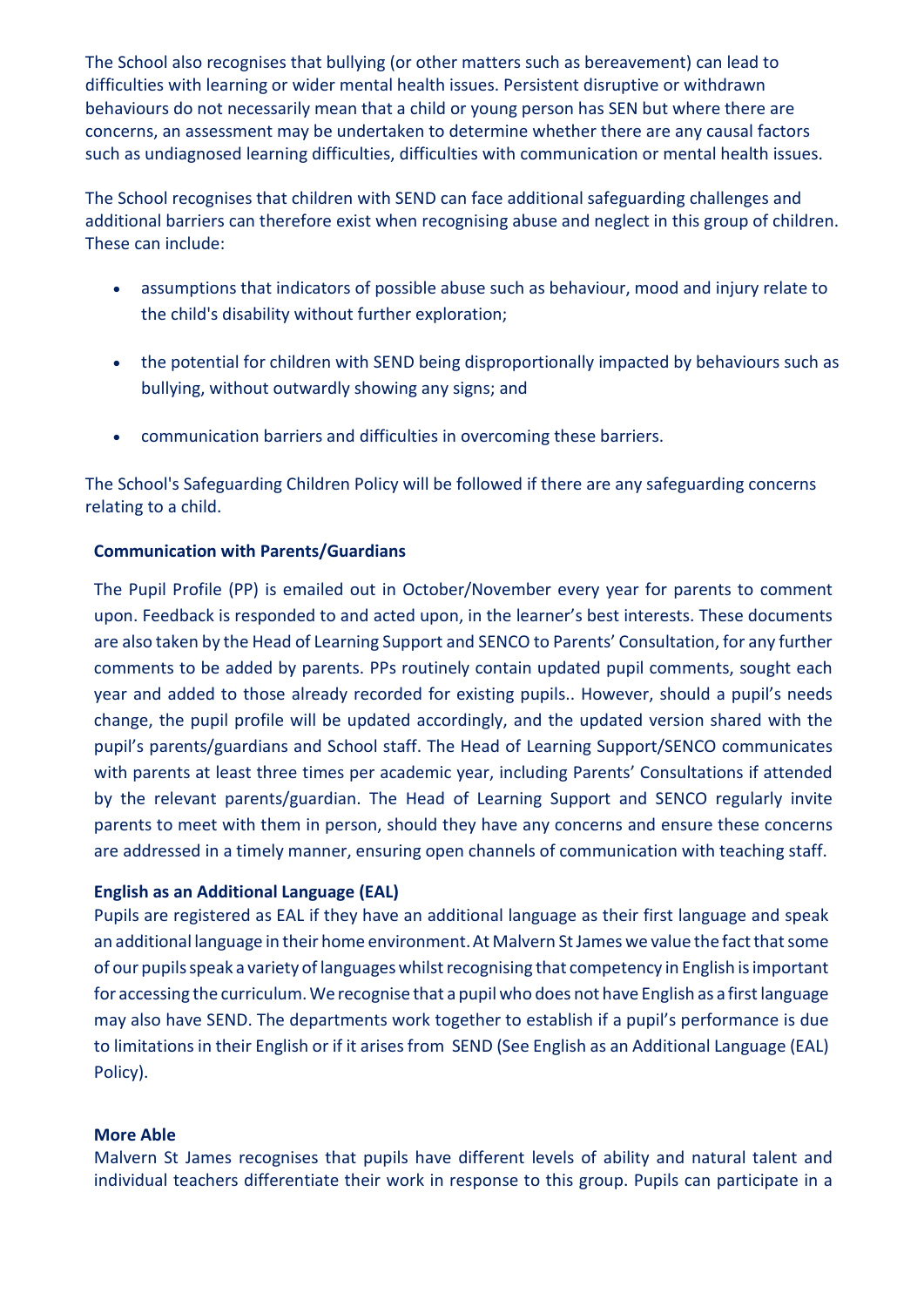wide range of challenging clubs and activities. The school has a separate More Able Policy that details the identification of More Able pupils.

#### **Records of SEND**

All pupils with SEND are listed on the SEND register. In addition, there is a separate Additional Support register that details pupils who receive support but do not meet the definition of SEND. There is also a Monitor register for those pupils who have been identified as having possible difficulties or pupils who have exited either the SEND or Additional Support register and are being tracked to ensure progress is continuing.

The Learning Support department maintains secure paper and increasingly electronic records, containing detailed records of information for all relevant pupils in the department.

#### **Evaluation of Learning Support provision**

The effectiveness of the School's provision is evaluated annually by the Head of Learning Support, SENCO, the Director of Teaching and Learning and academic staff. Due to the nature of Learning Support, in that it is a matter for the whole school, it is not always possible to measure progress in quantifiable terms. Within the whole school, systems are in place for tracking pupil progress. The list below provides a sample of the ways that the Department is able to evaluate its success.

Analysis of:

- Pupils' progress and standards e.g. in literacy, behaviour and a variety of testresults.
- GCSE/GCE results as compared to the potential of students.
- Pupil MIDYIS score and summer examination score; a correlation is carried out for all students.
- The views of parents and pupils.
- 1:1 lesson objectives and learning targets.
- The reviews of Wave 2 intervention.
- The Head of Learning Support and SENCO observe lessons to specifically focus on the teaching strategies and adjustments made to support the needs of different groups of learners, including vulnerable learners and pupils with SEND. The Head of Learning Support and SENCO liaise with teaching staff regarding their observations and make recommendations as appropriate.

#### **Concerns**

The School will listen to any concerns expressed by parents about their child's development and any concerns raised by the pupils themselves. Parents must notify their daughter's form teacher, Head of Year, SENCO or Head of Learning Support if their child's progress or behaviour gives cause for concern.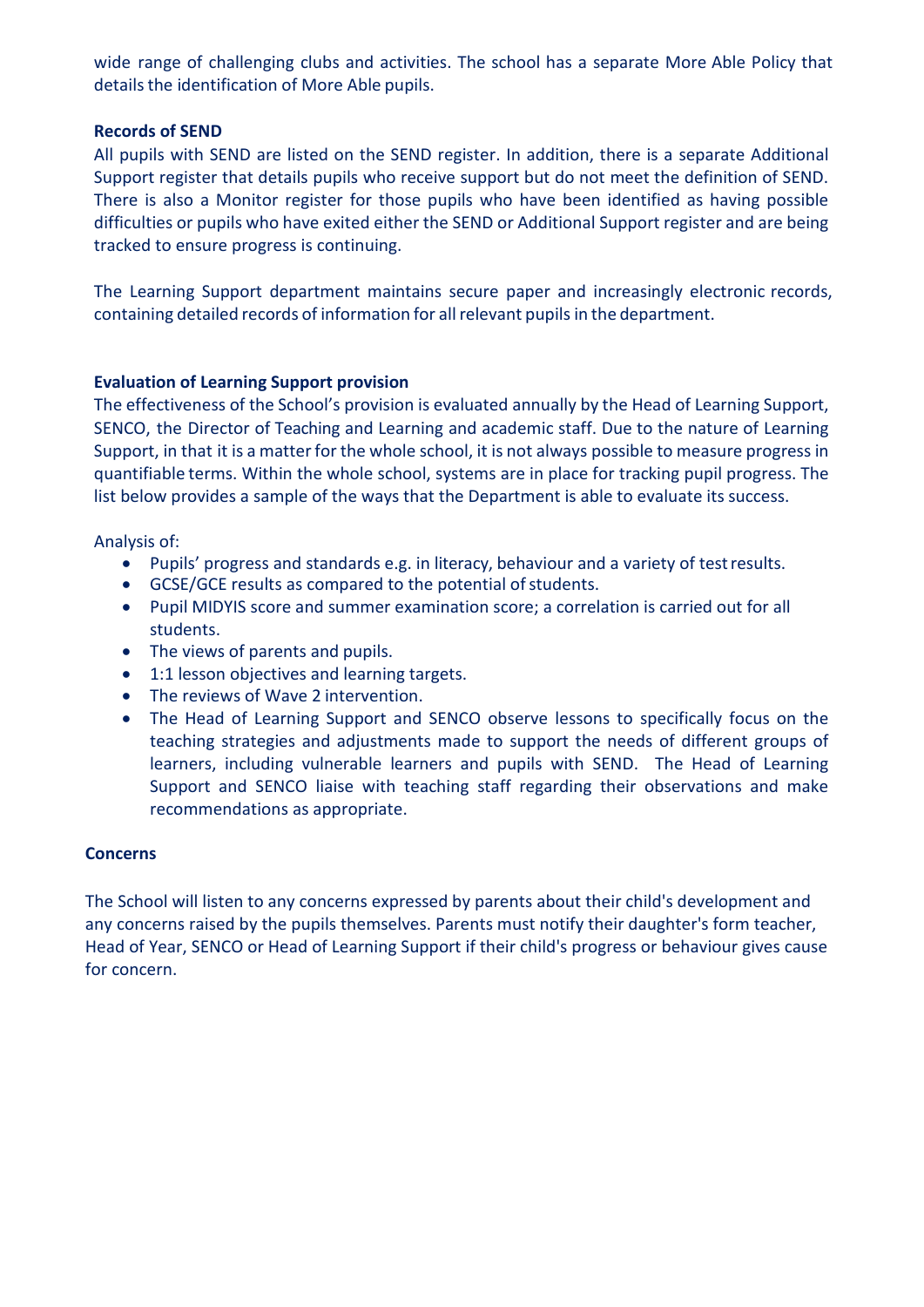# **Appendix 1**

# **Malvern St James Waves of Intervention**

| <b>Area of Need</b>              | Wave 1                                                                                                                                                                                                                                                                                                                                                                                                                                                                                                                                                                                                                          | <b>Wave 2</b>                                                                                                                                                                                                                        | <b>Wave 3</b>                                                                                                                       |
|----------------------------------|---------------------------------------------------------------------------------------------------------------------------------------------------------------------------------------------------------------------------------------------------------------------------------------------------------------------------------------------------------------------------------------------------------------------------------------------------------------------------------------------------------------------------------------------------------------------------------------------------------------------------------|--------------------------------------------------------------------------------------------------------------------------------------------------------------------------------------------------------------------------------------|-------------------------------------------------------------------------------------------------------------------------------------|
| <b>Cognition and Learning</b>    | Differentiate curriculum planning, activities,<br>delivery and outcome<br>Differentiate Preparation (Prep) Liaison with<br>parents and House staff to review specific<br>needs<br>Examples of good work<br>In class targeted teacher support<br>Increased visual aids/modelling Visual<br>timetables<br>Illustrated/ACE dictionaries<br>Use of writing frames<br><b>Access to ICT including Assistive</b><br>Technology<br><b>Team teaching</b><br>Access to whole school homework clubs -<br>lunchtime subject drop-ins Prep drop in - LS<br>Dept.<br>After School club: targeted reading and Maths<br><b>Revision classes</b> | <b>Booster lessons</b><br>Catch-up lessons to students in exam classes who<br>are behind Exam booster classes<br>In class support from TA<br><b>Reduced timetable</b><br>Increasingly individualised timetable at KS4<br>1:1 tuition | Small group<br>1:1 literacy/numeracy support<br>Learning challenges<br><b>Exam concessions</b><br>Advice from EP/Specialist teacher |
| Communication and<br>Interaction | Differentiate curriculum planning, activities,<br>delivery and outcome e.g. simplified language,<br>key words<br>Access to ICT including Assistive<br>Technology<br>Increased visual aids/ modelling<br><b>Visual timetables</b><br>Structured school and class routines                                                                                                                                                                                                                                                                                                                                                        | Support with focus on supporting speech and<br>language<br>Visual organiser                                                                                                                                                          | Small group<br>1:1 support for language<br>Speech and language<br>support/advice<br>Advice from EP/Specialist teacher               |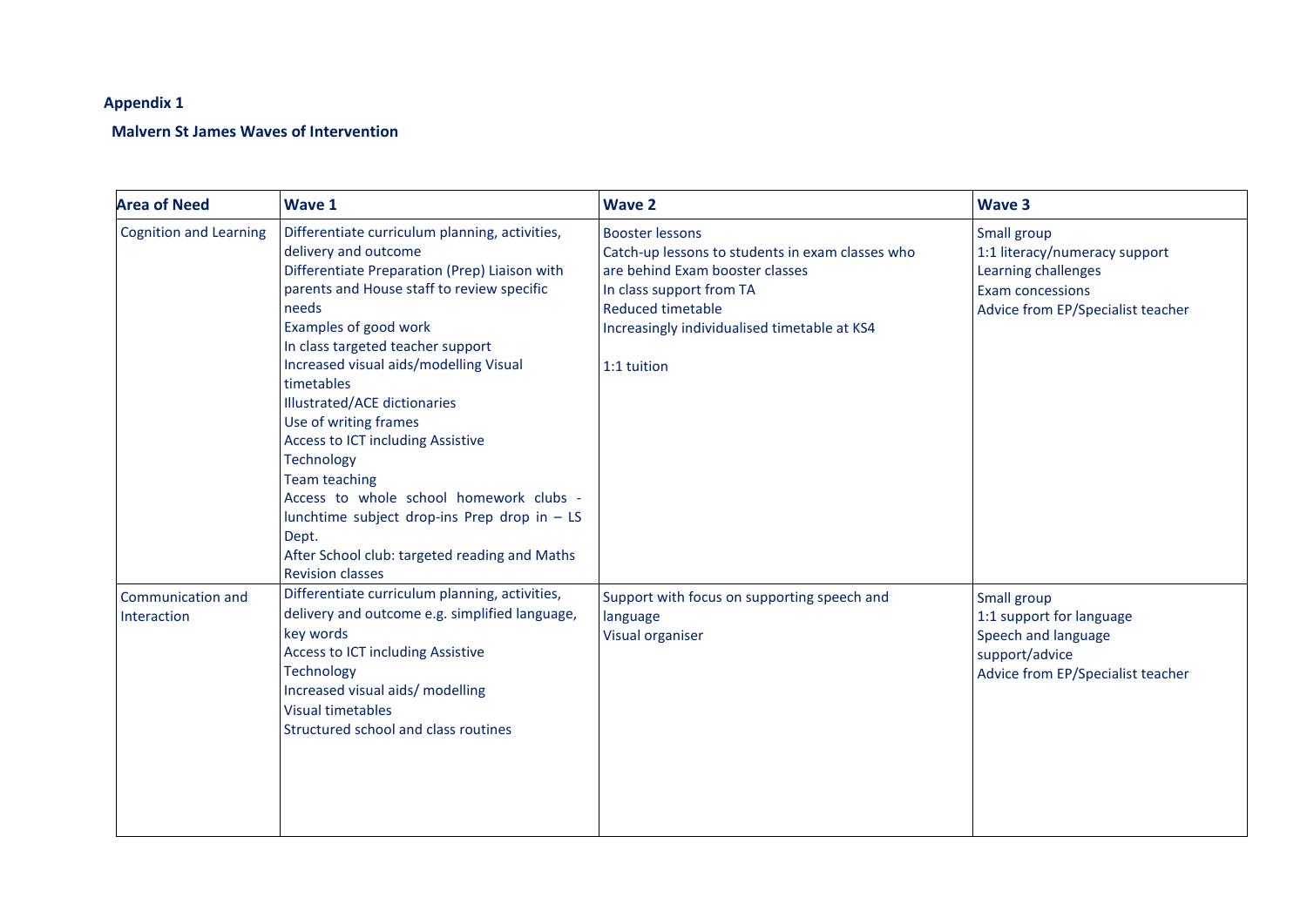| <b>Area of Need</b>                    | Wave 1                                                                                                                                                                                            | Wave 2                                                                                                                                                                                                                | <b>Wave 3</b>                                                                                                                                                                                                                                                |
|----------------------------------------|---------------------------------------------------------------------------------------------------------------------------------------------------------------------------------------------------|-----------------------------------------------------------------------------------------------------------------------------------------------------------------------------------------------------------------------|--------------------------------------------------------------------------------------------------------------------------------------------------------------------------------------------------------------------------------------------------------------|
| Emotional, social and<br>mental health | Whole school behaviour policy<br>Whole school rules<br>Whole school reward and sanctions systems<br>Circle time<br><b>PSHEEC focused work</b>                                                     | In class support for supporting behaviour targets and<br>enabling pupils to access the curriculum in a safe<br>manner<br>Short term mentoring from Director of Pastoral/LS<br>Department<br><b>Pastoral Care Plan</b> | Individual counselling<br>Individual support or mentoring Individual<br>reward system<br>Social skills training<br>Peer mentoring<br>Advice from EP/Specialist teacher<br>Time-out<br>Individual mentoring in the LS Department<br><b>Pastoral Care Plan</b> |
| <b>Sensory &amp; Physical</b>          | Flexible teaching arrangements<br>Staff aware of implications of physical<br>impairment<br><b>Writing slopes</b><br><b>Pencil Grips</b><br>Morning movement<br>Improved accessibility of building | Short-term individual or group lessons to support<br>additional skills training and additional fine motor skills<br>practice                                                                                          | Individual support in class during<br>appropriate subjects e.g. Science, PE and<br>lunchtime (TA or LS)<br>Occupational Therapy programme<br>Use of appropriate resources e.g. radio<br>aids<br>Advice from EP/Specialist teacher                            |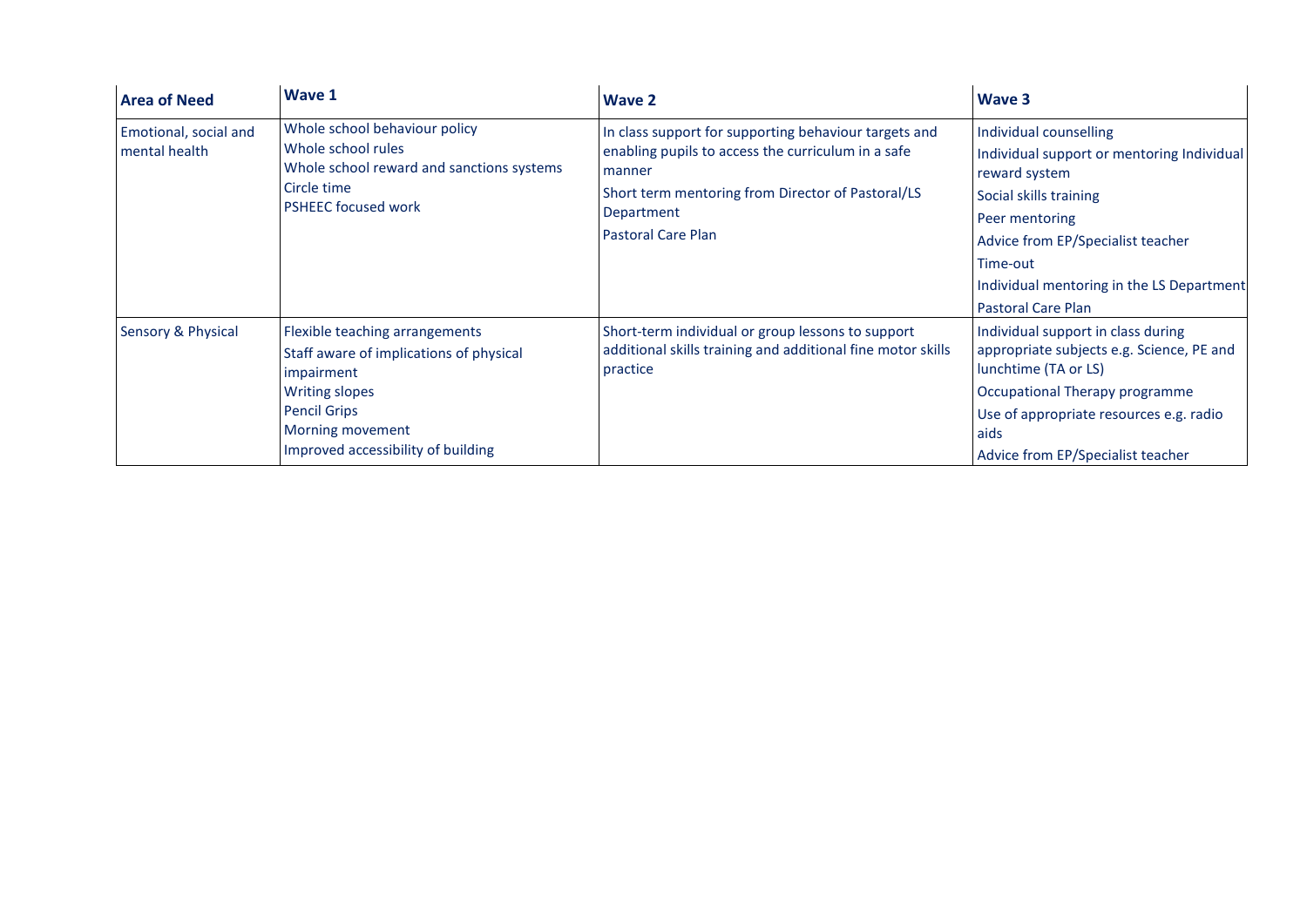# **Appendix 2 Malvern St James: Learning Support Department: Provision Map 2021-22**

| <b>Year Group</b>                       | <b>Provision/Resource</b>                                                                                | <b>Staffing</b>                                                            | <b>Notes</b>                                                                                                                                                                                                                                                             |
|-----------------------------------------|----------------------------------------------------------------------------------------------------------|----------------------------------------------------------------------------|--------------------------------------------------------------------------------------------------------------------------------------------------------------------------------------------------------------------------------------------------------------------------|
| All years:<br>Preparatory<br>Department | In class support: Read, Write, Inc,<br>Clicker/ DocsPlus and departmental<br>resources                   | <b>SENCO &amp; Head of Learning</b><br>Support 7 hours per week            | SENCO and Head of Learning Support to support Pre-prep and Prep Dept teachers with differentiated<br>group work in English and Maths lessons each week. L/S Numeracy and Literacy specialist teachers to<br>support Pre-Prep teachers.                                   |
| KS 2, 3, 4                              | <b>Small Group Intervention</b>                                                                          | SENCO and Head of Learning<br>Support                                      | Working on key skills covering aspects of Literacy and Numeracy. Small groups of girls identified as<br>needing short term booster sessions in non-curriculum time.                                                                                                      |
| Year 7 and 8                            | In class English support                                                                                 | <b>Head of Learning Support</b>                                            | To support differentiation in Year 7 and 8 English lessons                                                                                                                                                                                                               |
| Years 7 to 13                           | Prep Drop-In: students' own work                                                                         | <b>SENCO &amp; Head of Learning</b><br>Support                             | Prep Drop-In runs 4 evenings a week from 4.30 to 6.10 pm. Students to register in and out.                                                                                                                                                                               |
| Key Stage 4                             | Booster sessions for key skills                                                                          | <b>SENCO &amp; Head of Learning</b><br>Support                             | Short term booster groups for key skills                                                                                                                                                                                                                                 |
| All years                               | Any student can access help at any<br>time with a member of the LS Dept:<br>student's own requirements   | All teachers in LS Dept                                                    | Support service offered to any student in school for short term help eg: essay planning, concerns with<br>curriculum and revision.                                                                                                                                       |
| Reception to<br>Year 6                  | <b>Movement Programme</b>                                                                                | <b>SENCO &amp; Prep Dept teachers</b><br>for 20 minutes per week           | Programme for Key Stage 1 and 2 students for 20 minutes a week. This includes developing coordination<br>skills and yoga techniques.                                                                                                                                     |
| Year 3 to Year 6                        | Keyboard Skills; use Junior<br>Englishtype software in the Junior ICT<br>suite                           | 1.5 hours per week with<br><b>SENCO &amp; Head of Learning</b><br>Support. | Run as a lunch time session. 3 separate 30-minute sessions with places for 6 students in each. Open to<br>all students in KS2 on a first come first served basis, with particular encouragement given to SEN students<br>who would benefit from improving typing skills. |
| Year 3 to Year 6                        | Handwriting lesson based on "Speed<br>Up" programme.                                                     | SENCO, 45 minutes per week<br>at lunchtime                                 | Offered to girls with significant handwriting difficulties to work in groups up to 4 students for 8 weeks                                                                                                                                                                |
| Years 10 to 13                          | <b>Yoga Class</b>                                                                                        | Yoga teacher 1 hour weekly<br>class                                        | Offered to all students in years 10 - 13 to deal with stress and teach relaxation techniques                                                                                                                                                                             |
| Years 7 to 13                           | Typing tuition: Englishtype software                                                                     | <b>Head of Learning Support</b>                                            | Head of Learning Support runs a 30-minute lunchtime session for pupils who have been referred in order<br>to develop keyboard skills.                                                                                                                                    |
| Years 10 and 12                         | <b>Examination Concession Testing in</b><br>line with JCQ requirements: variety<br>of standardised tests | <b>SENCO &amp; Head of Learning</b><br>Support                             | Testing, report writing and negotiating with exam boards via Examination Officers                                                                                                                                                                                        |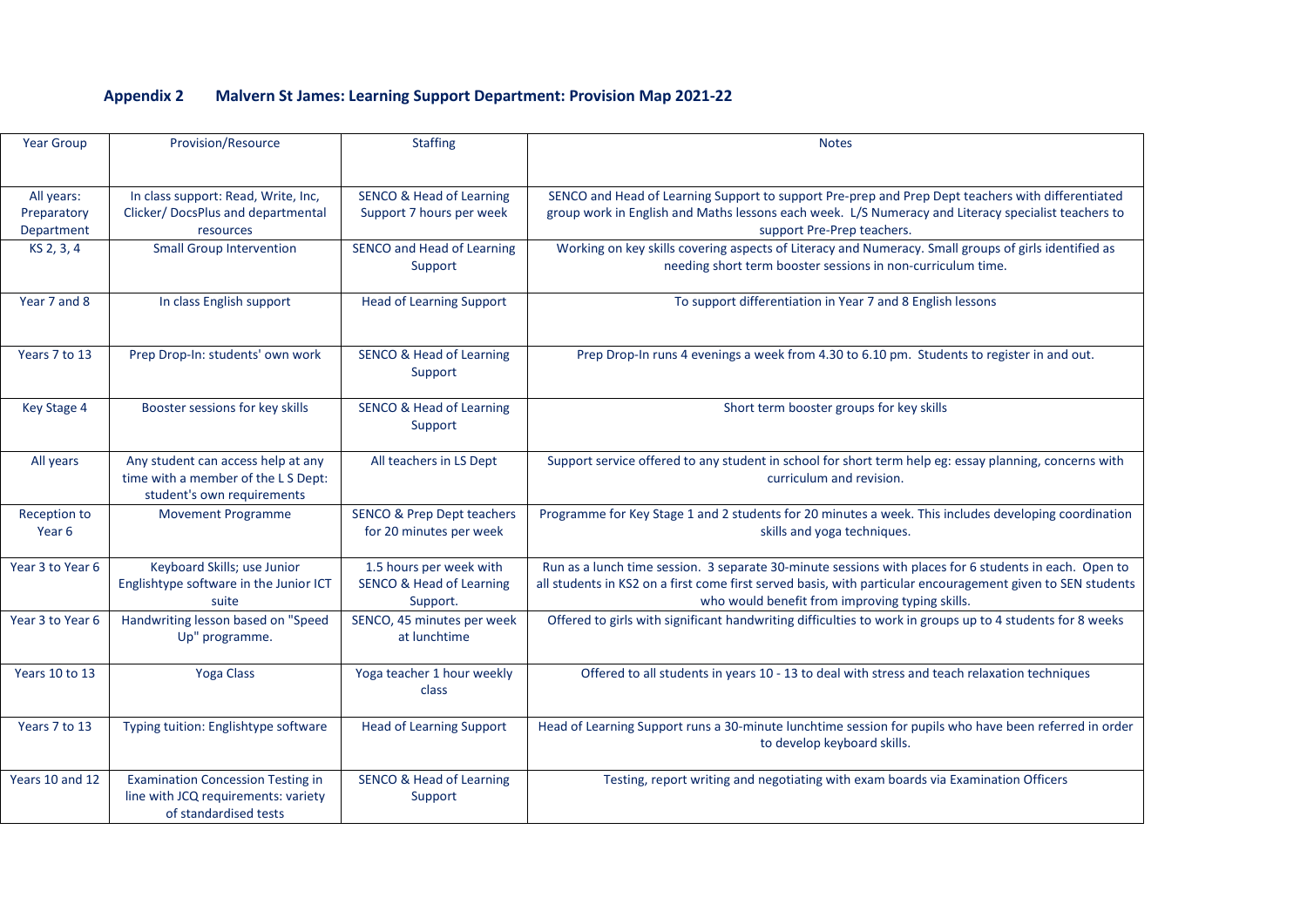# **Appendix 3**

#### **Process for referral – Flow Chart**